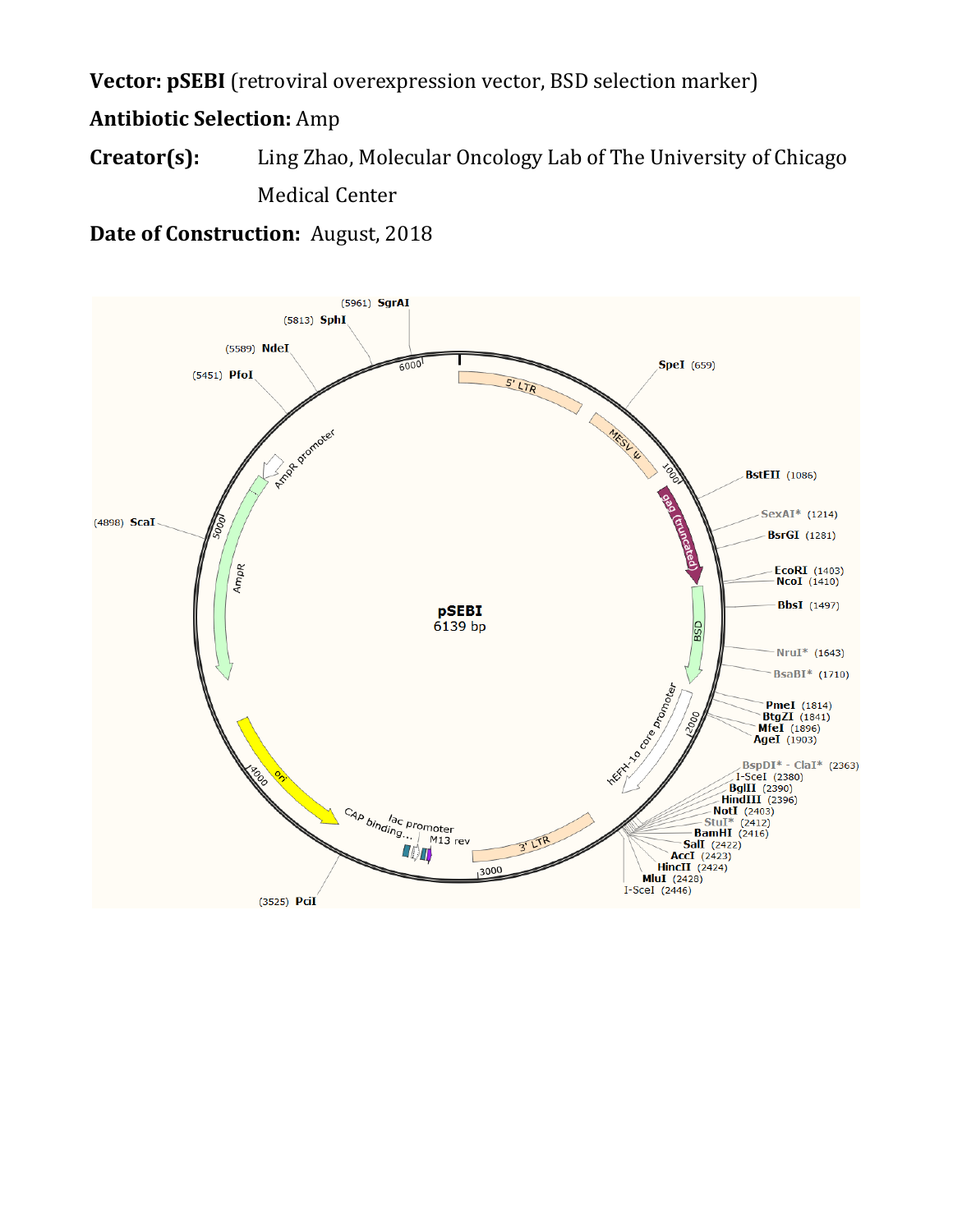## **pSEBI Full-Length Sequence\*** (\* Based on partially sequenced data; not fully sequenced)

TGAAAGACCCCACCTGTAGGTTTGGCAAGCTAGCTTAAGTAACGCCATTTTGCAAGGCATGGAAAATACATAACT GAGAATAGAGAAGTTAGATCAAGGTTAGGAACAGAGAGACAGCAGAATATGGGCCAAACAGGATATCTGTGGTAA GCAGTTCCTCCCCGGCTCAGGGCCAAGAACAGATGGTCCCCAGATGCGGTCCCGCCCTCAGCAGTTTCTAGAGAA CCATCAGATGTTTCCAGGGTGCCCCAAGGACCTGAAATGACCCTGTGCCTTATTTGAACTAACCAATCAGTTCGC TTCTCGCTTCTGTTCGCGCGCTTCTGCTCCCCGAGCTCAATAAAAGAGCCCACAACCCCTCACTCGGCGCGCCAG TCCTCCGATAGACTGCGTCGCCCGGGTACCCGTATTCCCAATAAAGCCTCTTGCTGTTTGCATCCGAATCGTGGA CTCGCTGATCCTTGGGAGGGTCTCCTCAGATTGATTGACTGCCCACCTCGGGGGTCTTTCATTTGGAGGTTCCAC CGAGATTTGGAGACCCCTGCCCAGGGACCACCGACCCCCCCGCCGGGAGGTAAGCTGGCCAGCGGTCGTTTCGTG TCTGTCTCTGTCTTTGTGCGTGTTTGTGCCGGCATCTAATGTTTGCGCCTGCGTCTGTACTAGTTAGCTAACTAG CTCTGTATCTGGCGGACCCGTGGTGGAACTGACGAGTTCTGAACACCCGGCCGCAACCCTGGGAGACGTCCCAGG GACTTTGGGGGCCGTTTTTGTGGCCCGACCTGAGGAAGGGAGTCGATGTGGAATCCGACCCCGTCAGGATATGTG GTTCTGGTAGGAGACGAGAACCTAAAACAGTTCCCGCCTCCGTCTGAATTTTTGCTTTCGGTTTGGAACCGAAGC CGCGCGTCTTGTCTGCTGCAGCGCTGCAGCATCGTTCTGTGTTGTCTCTGTCTGACTGTGTTTCTGTATTTGTCT GAAAATTAGGGCCAGACTGTTACCACTCCCTTAAGTTTGACCTTAGGTCACTGGAAAGATGTCGAGCGGATCGCT CACAACCAGTCGGTAGATGTCAAGAAGAGACGTTGGGTTACCTTCTGCTCTGCAGAATGGCCAACCTTTAACGTC GGATGGCCGCGAGACGGCACCTTTAACCGAGACCTCATCACCCAGGTTAAGATCAAGGTCTTTTCACCTGGCCCG CATGGACACCCAGACCAGGTCCCCTACATCGTGACCTGGGAAGCCTTGGCTTTTGACCCCCCTCCCTGGGTCAAG CCCTTTGTACACCCTAAGCCTCCGCCTCCTCTTCCTCCATCCGCCCCGTCTCTCCCCCTTGAACCTCCTCGTTCG ACCCCGCCTCGATCCTCCCTTTATCCAGCCCTCACTCCTTCTCTAGGCGCCGGAATTCACCATGGCCAAGCCTTT GTCTCAAGAAGAATCCACCCTCATTGAAAGAGCAACGGCTACAATCAACAGCATCCCCATCTCTGAAGACTACAG CGTCGCCAGCGCAGCTCTCTCTAGCGACGGCCGCATCTTCACTGGTGTCAATGTATATCATTTTACTGGGGGACC TTGTGCAGAACTCGTGGTGCTGGGCACTGCTGCTGCTGCGGCAGCTGGCAACCTGACTTGTATCGTCGCGATCGG AAATGAGAACAGGGGCATCTTGAGCCCCTGCGGACGGTGCCGACAGGTGCTTCTCGATCTGCATCCTGGGATCAA AGCCATAGTGAAGGACAGTGATGGACAGCCGACGGCAGTTGGGATTCGTGAATTGCTGCCCTCTGGTTATGTGTG GGAGGGCtaagtttaaacatgcagCGCTCCGGTGCCCGTCAGTGGGCAGAGCGCACATCGCCCACAGTCCCCGAG AAGTTGGGGGGAGGGGTCGGCAATTGAACCGGTGCCTAGAGAAGGTGGCGCGGGGTAAACTGGGAAAGTGATGTC GTGTACTGGCTCCGCCTTTTTCCCGAGGGTGGGGGAGAACCGTATATAAGTGCAGTAGTCGCCGTGAACGTTCTT TTTCGCAACGGGTTTGCCGCCAGAACACAGCTGAAGCTAGCTTCGAGGGGCTCGCATCTCTCCTTCACGCGCCCG CCGCCCTACCTGAGGCCGCCATCCACGCCGGTTGAGTCGCGTTCTGCCGCCTCCCGCCTGTGGTGCCTCCTGAAC TGCGTCCGCCGTCTAGGTAAGTTTAAAGCTCAGGTCGAGACCGGGCCTTTGTCCGGCGCTCCCTTGGAGCCTACC TAGACTCAGCCGGCTCTCCACGCTTTGCCTGACCCTGCTTGCTCAACTCTACGTCTTTGTTTCGTTTTCTGTTCT GCGCCGTTACAGATCCAAGCTGTGACCGGCGCCTACatcgatccGCTAGGGATAACAGGGTAATAGATCTAAGCT TGCGGCCGCAGGCCTGGATCCGTCGACACGCGTATTACCCTGTTATCCCTAATTAaCGATAAAATAAAAGATTTT ATTTAGTCTCCAGAAAAAGGGGGGAATGAAAGACCCCACCTGTAGGTTTGGCAAGCTAGCTTAAGTAACGCCATT TTGCAAGGCATGGAAAATACATAACTGAGAATAGAGAAGTTCAGATCAAGGTTAGGAACAGAGAGACAGCAGAAT ATGGGCCAAACAGGATATCTGTGGTAAGCAGTTCCTGCCCCGGCTCAGGGCCAAGAACAGATGGTCCCCAGATGC GGTCCCGCCCTCAGCAGTTTCTAGAGAACCATCAGATGTTTCCAGGGTGCCCCAAGGACCTGAAATGACCCTGTG CCTTATTTGAACTAACCAATCAGTTCGCTTCTCGCTTCTGTTCGCGCGCTTCTGCTCCCCGAGCTCAATAAAAGA GCCCACAACCCCTCACTCGGCGCGCCAGTCCTCCGATAGACTGCGTCGCCCGGGTACCCGTGTATCCAATAAACC CTCTTGCAGTTGCATCCGACTTGTGGTCTCGCTGTTCCTTGGGAGGGTCTCCTCTGAGTGATTGACTACCCGTCA GCGGGGGTCTTTCATGGGTAACAGTTTCTTGAAGTTGGAGAACAACATTCTGAGGGTAGGAGTCGAATATTAAGT AATCCTGACTCAATTAGCCACTGTTTTGAATCCACATACTCCAATACTCCTGAAATAGTTCATTATGGACAGCGC AGAAGAGCTGGGGAGAATTAATTCGTAATCATGGTCATAGCTGTTTCCTGTGTGAAATTGTTATCCGCTCACAAT TCCACACAACATACGAGCCGGAAGCATAAAGTGTAAAGCCTGGGGTGCCTAATGAGTGAGCTAACTCACATTAAT TGCGTTGCGCTCACTGCCCGCTTTCCAGTCGGGAAACCTGTCGTGCCAGCTGCATTAATGAATCGGCCAACGCGC GGGGAGAGGCGGTTTGCGTATTGGGCGCTCTTCCGCTTCCTCGCTCACTGACTCGCTGCGCTCGGTCGTTCGGCT GCGGCGAGCGGTATCAGCTCACTCAAAGGCGGTAATACGGTTATCCACAGAATCAGGGGATAACGCAGGAAAGAA CATGTGAGCAAAAGGCCAGCAAAAGGCCAGGAACCGTAAAAAGGCCGCGTTGCTGGCGTTTTTCCATAGGCTCCG CCCCCCTGACGAGCATCACAAAAATCGACGCTCAAGTCAGAGGTGGCGAAACCCGACAGGACTATAAAGATACCA GGCGTTTCCCCCTGGAAGCTCCCTCGTGCGCTCTCCTGTTCCGACCCTGCCGCTTACCGGATACCTGTCCGCCTT TCTCCCTTCGGGAAGCGTGGCGCTTTCTCATAGCTCACGCTGTAGGTATCTCAGTTCGGTGTAGGTCGTTCGCTC CAAGCTGGGCTGTGTGCACGAACCCCCCGTTCAGCCCGACCGCTGCGCCTTATCCGGTAACTATCGTCTTGAGTC CAACCCGGTAAGACACGACTTATCGCCACTGGCAGCAGCCACTGGTAACAGGATTAGCAGAGCGAGGTATGTAGG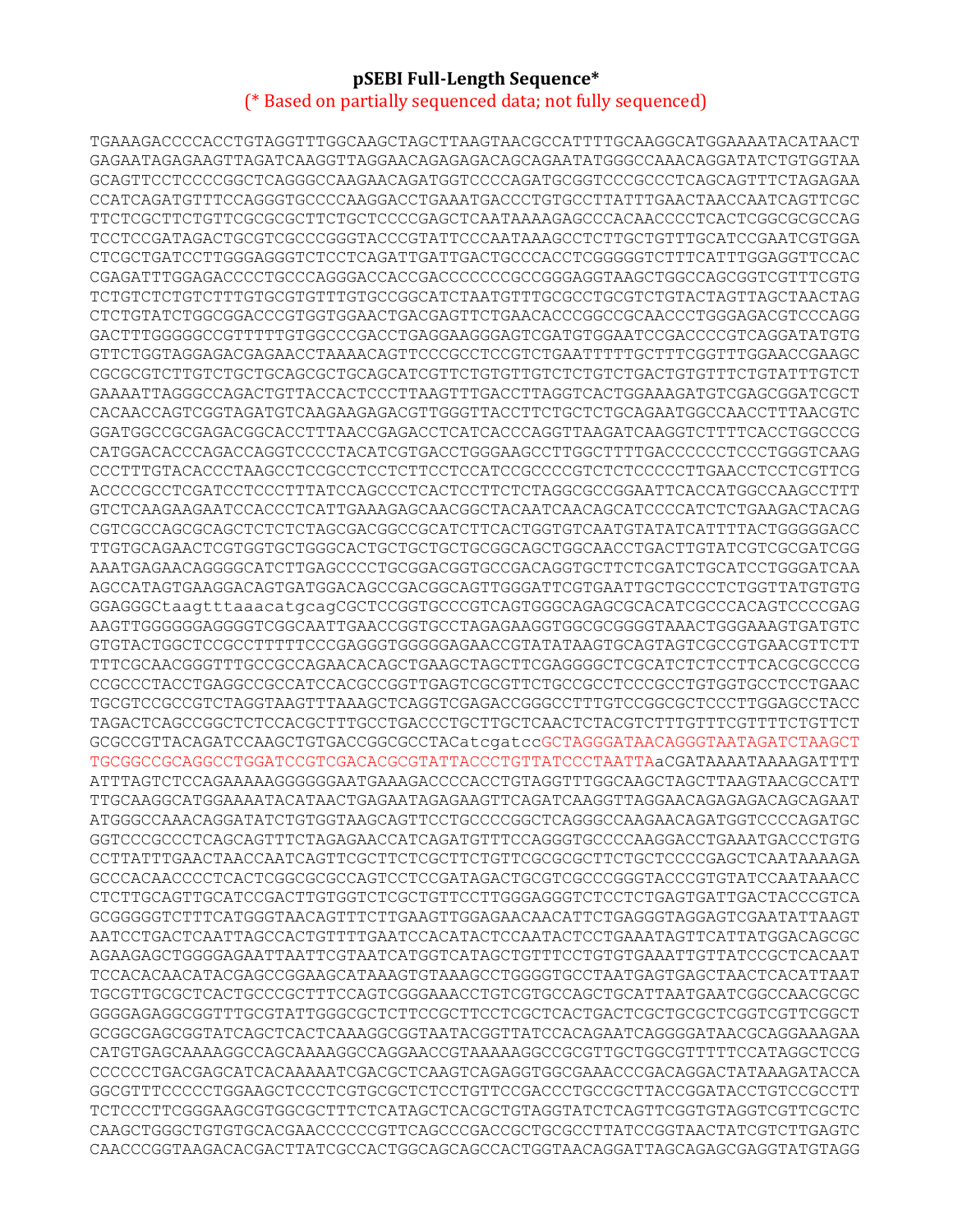CGGTGCTACAGAGTTCTTGAAGTGGTGGCCTAACTACGGCTACACTAGAAGGACAGTATTTGGTATCTGCGCTCT GCTGAAGCCAGTTACCTTCGGAAAAAGAGTTGGTAGCTCTTGATCCGGCAAACAAACCACCGCTGGTAGCGGTGG TTTTTTTGTTTGCAAGCAGCAGATTACGCGCAGAAAAAAAGGATCTCAAGAAGATCCTTTGATCTTTTCTACGGG GTCTGACGCTCAGTGGAACGAAAACTCACGTTAAGGGATTTTGGTCATGAGATTATCAAAAAGGATCTTCACCTA GATCCTTTTAAATTAAAAATGAAGTTTTAAATCAATCTAAAGTATATATGAGTAAACTTGGTCTGACAGTTACCA ATGCTTAATCAGTGAGGCACCTATCTCAGCGATCTGTCTATTTCGTTCATCCATAGTTGCCTGACTCCCCGTCGT GTAGATAACTACGATACGGGAGGGCTTACCATCTGGCCCCAGTGCTGCAATGATACCGCGAGACCCACGCTCACC GGCTCCAGATTTATCAGCAATAAACCAGCCAGCCGGAAGGGCCGAGCGCAGAAGTGGTCCTGCAACTTTATCCGC CTCCATCCAGTCTATTAATTGTTGCCGGGAAGCTAGAGTAAGTAGTTCGCCAGTTAATAGTTTGCGCAACGTTGT TGCCATTGCTACAGGCATCGTGGTGTCACGCTCGTCGTTTGGTATGGCTTCATTCAGCTCCGGTTCCCAACGATC AAGGCGAGTTACATGATCCCCCATGTTGTGCAAAAAAGCGGTTAGCTCCTTCGGTCCTCCGATCGTTGTCAGAAG TAAGTTGGCCGCAGTGTTATCACTCATGGTTATGGCAGCACTGCATAATTCTCTTACTGTCATGCCATCCGTAAG ATGCTTTTCTGTGACTGGTGAGTACTCAACCAAGTCATTCTGAGAATAGTGTATGCGGCGACCGAGTTGCTCTTG CCCGGCGTCAATACGGGATAATACCGCGCCACATAGCAGAACTTTAAAAGTGCTCATCATTGGAAAACGTTCTTC GGGGCGAAAACTCTCAAGGATCTTACCGCTGTTGAGATCCAGTTCGATGTAACCCACTCGTGCACCCAACTGATC TTCAGCATCTTTTACTTTCACCAGCGTTTCTGGGTGAGCAAAAACAGGAAGGCAAAATGCCGCAAAAAAGGGAAT AAGGGCGACACGGAAATGTTGAATACTCATACTCTTCCTTTTTCAATATTATTGAAGCATTTATCAGGGTTATTG TCTCATGAGCGGATACATATTTGAATGTATTTAGAAAAATAAACAAATAGGGGTTCCGCGCACATTTCCCCGAAA AGTGCCACCTGACGTCTAAGAAACCATTATTATCATGACATTAACCTATAAAAATAGGCGTATCACGAGGCCCTT TCGTCTCGCGCGTTTCGGTGATGACGGTGAAAACCTCTGACACATGCAGCTCCCGGAGACGGTCACAGCTTGTCT GTAAGCGGATGCCGGGAGCAGACAAGCCCGTCAGGGCGCGTCAGCGGGTGTTGGCGGGTGTCGGGGCTGGCTTAA CTATGCGGCATCAGAGCAGATTGTACTGAGAGTGCACCATATGCGGTGTGAAATACCGCACAGATGCGTAAGGAG AAAATACCGCATCAGGCGCCATTCGCCATTCAGGCTGCGCAACTGTTGGGAAGGGCGATCGGTGCGGGCCTCTTC GCTATTACGCCAGCTGGCGAAAGGGGGATGTGCTGCAAGGCGATTAAGTTGGGTAACGCCAGGGTTTTCCCAGTC ACGACGTTGTAAAACGACGGCGCAAGGAATGGTGCATGCAAGGAGATGGCGCCCAACAGTCCCCCGGCCACGGGG CCTGCCACCATACCCACGCCGAAACAAGCGCTCATGAGCCCGAAGTGGCGAGCCCGATCTTCCCCATCGGTGATG TCGGCGATATAGGCGCCAGCAACCGCACCTGTGGCGCCGGTGATGCCGGCCACGATGCGTCCGGCGTAGAGGCGA TTAGTCCAATTTGTTAAAGACAGGATATCAGTGGTCCAGGCTCTAGTTTTGACTCAACAATATCACCAGCTGAAG CCTATAGAGTACGAGCCATAGATAAAATAAAAGATTTTATTTAGTCTCCAGAAAAAGGGGGGAA

## **Zero-Cutters**

| #  | <b>Enzyme</b> | Specificity                  |
|----|---------------|------------------------------|
| 1  | AleI          | CACNN <sub>ANNGTG</sub>      |
| 2  | Apal          | G_GGCC C                     |
| 3  | <b>AsiSI</b>  | GCG_AT CGC                   |
| 4  | AvrII         | C CTAG_G                     |
| 5  | <b>B</b> clI  | T GATC.A                     |
| 6  | <b>BfuAI</b>  | <b>ACCTGCNNNN NNNN</b>       |
| 7  | BlpI          | GC TNA_GC                    |
| 8  | <b>BmgBI</b>  | CAC.GTC                      |
| 9  | <b>BsaAI</b>  | YAC.GTR                      |
| 10 | <b>BsiWI</b>  | C GTAC.G                     |
| 11 | <b>BsmI</b>   | <b>GAATG_CN</b>              |
| 12 | <b>BspEI</b>  | T CCGG.A                     |
| 13 | <b>BspMI</b>  | ACCTGCNNNN NNNN <sub>+</sub> |
| 14 | <b>BstBI</b>  | TT CG_AA                     |
| 15 | <b>BstXI</b>  | <b>CCAN_NNNN NTGG</b>        |
| 16 | BstZ17I       | GTA <sub>-TAC</sub>          |
| 17 | DraIII        | CAC.NNN GTG                  |
| 18 | Fsel          | GG_CCGG CC                   |

| 19 | Hpal          | GTT_AAC                        |
|----|---------------|--------------------------------|
| 20 | <b>Nsil</b>   | A <sub>-TGCA</sub> T           |
| 21 | PacI          | TTA_AT TAA                     |
| 22 | PaeR7I        | C TCGA_G                       |
| 23 | <b>PflMI</b>  | CCAN NNN NTGG                  |
| 24 | PmlI          | CAC.GTG                        |
| 25 | PshAI         | GACNN_NNGTC                    |
| 26 | Psil          | TTA <sub>-TAA</sub>            |
| 27 | <b>PspOMI</b> | G GGCC.C                       |
| 28 | PspXI         | VC TCGA_GB                     |
| 29 | RsrII         | CG GWC_CG                      |
| 30 | SacII         | CC_GC GG                       |
| 31 | ShfI          | CC.TGCA GG                     |
| 32 | SfiI          | GGCCN.NNN NGGCC                |
| 33 | <b>SnaBI</b>  | TAC.GTA                        |
| 34 | SrfI          | GCCC_GGGC                      |
| 35 | SwaI          | ATTT.AAAT                      |
| 36 | <b>XcmI</b>   | CCANNNN <sub>A</sub> N NNNNTGG |
| 37 | <b>XhoI</b>   | $C$ TCGA <sub>-G</sub>         |